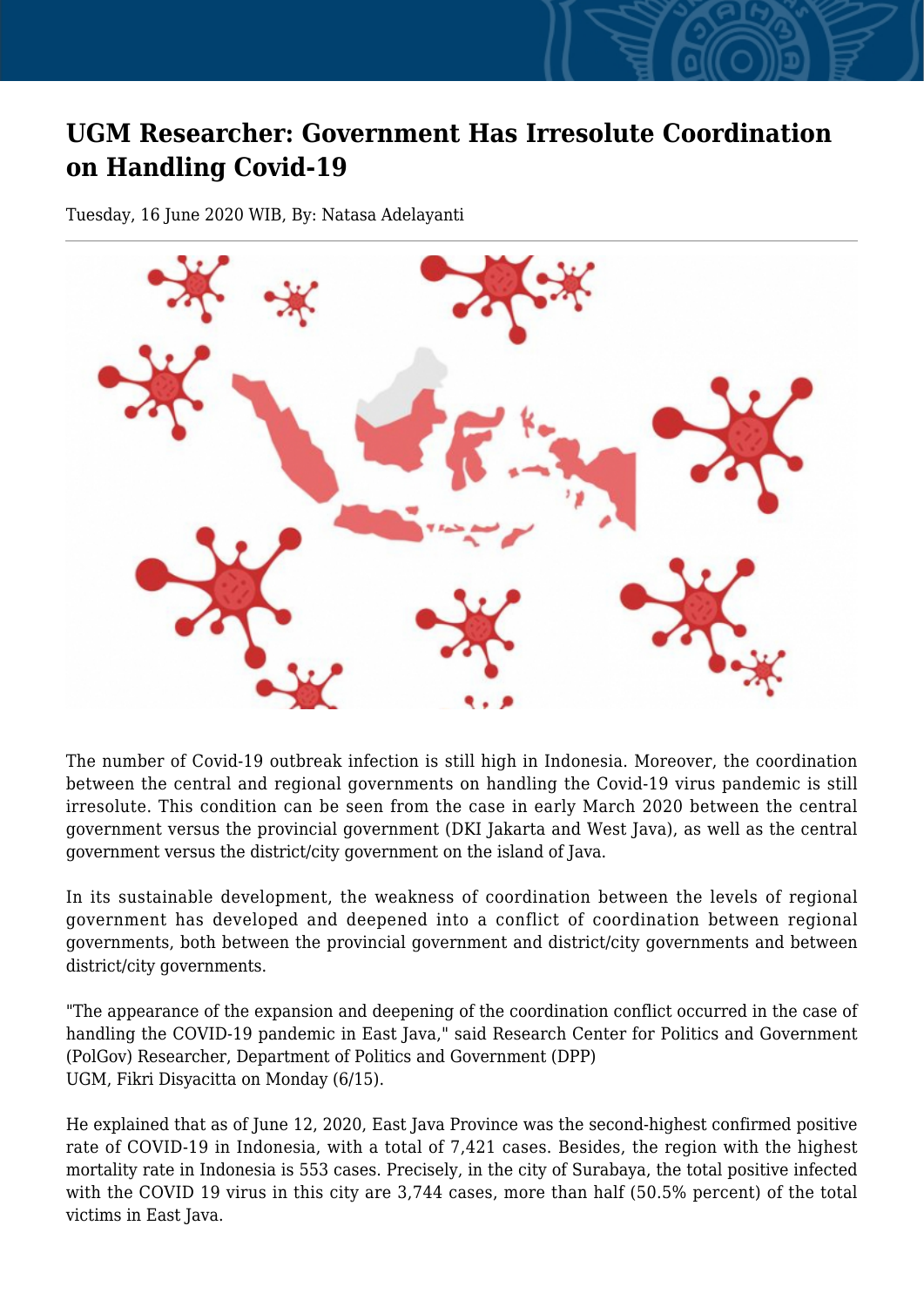On the other hand, there is procurement of unique cars to carry out the Polymerase Chain Reaction (PCR) test in the city of Surabaya drew public attention during the increasing number of victims.

"This case is a manifestation of the expansion and deepening of the conflict of coordination between the levels of local government," he said.

As reported previously, the Mayor of Surabaya City ordered a PCR car at BNPB. However, the governor of East Java forwarded the PCR car to other districts with high transmission rates. Therefore, it triggered the anger of the Mayor of Surabaya, which later becomes viral news.

Fikri said that through the Big Data Analytics Laboratory, he and the team conducted a content analysis and discussion on the proclamation of "PCR cars" in East Java between May 27-June 5, 2020. The online media reports analyzed were 600 articles, with a search for news containing words: "car PCR", "car," "coronavirus," and "Surabaya."

The results indicate the problem of coordination between regional units, namely the provincial government and the city government, is increasingly broad and profound, primarily related to the procurement of PCR cars. At least two things indicate this fact. First, the concept network map shows that the news with the keywords "Tri Rismaharini" and "Khofifah Indar Parawansa" is the most widely appearing. Second, this word and has no connection with each other. The disconnection of the two shows that they are independent, without slices, which is a proxy for lack of coordination.

Besides, it can be seen from the emergence of the concept of the words "angry" and "fast" in the recording of online media talks. This expression of emotion is the second proxy of the weakening and deepening of the conflicting coordination between local government units. Moreover, this could be a form of expression of emotion and frustration of the Mayor of Surabaya City. This condition emphasizes the lack of synchronization between the provincial government and the government city.

Fikri said that the "PCR car" conflict case showed a shift in the pattern of conflict between government units, i.e., from central government versus regional government (provincial and district/city). This information obtained from the monitoring results of online media in terms of the frequency of mentions of related parties; Tri Rismaharini appeared highest (283 times) and Khofifah Indar Parawansa (186 times).

"If you pay attention to its trend concepts, the word 'car' appears as much as 572 times, which is more associated with Tri Rismaharini," he said.

These findings indicate that the discourse of the PCR car more echoed by Tri Rismaharini, which was then responded by Khofifah Indar Parawansa. Although dominated by actor conflicts in the region (governor vs. mayor), other names also appear related to central government figures. Some names that appear are Doni Monardo, Chairman of BNPB (47 times), Joko Widodo (34 times), to Fadli Zon (26 times), who quipped Tri Rismaharini as "a grumpy leader."

Next, from the institutional aspect, the findings of online media monitoring, BNPB is the leading agency in the procurement of this PCR car that emerged. The word "BNPB" appears 165 times, followed by "TNI and Polri" 116 times, and PDI P 81 times. BNPB appears at the top because the